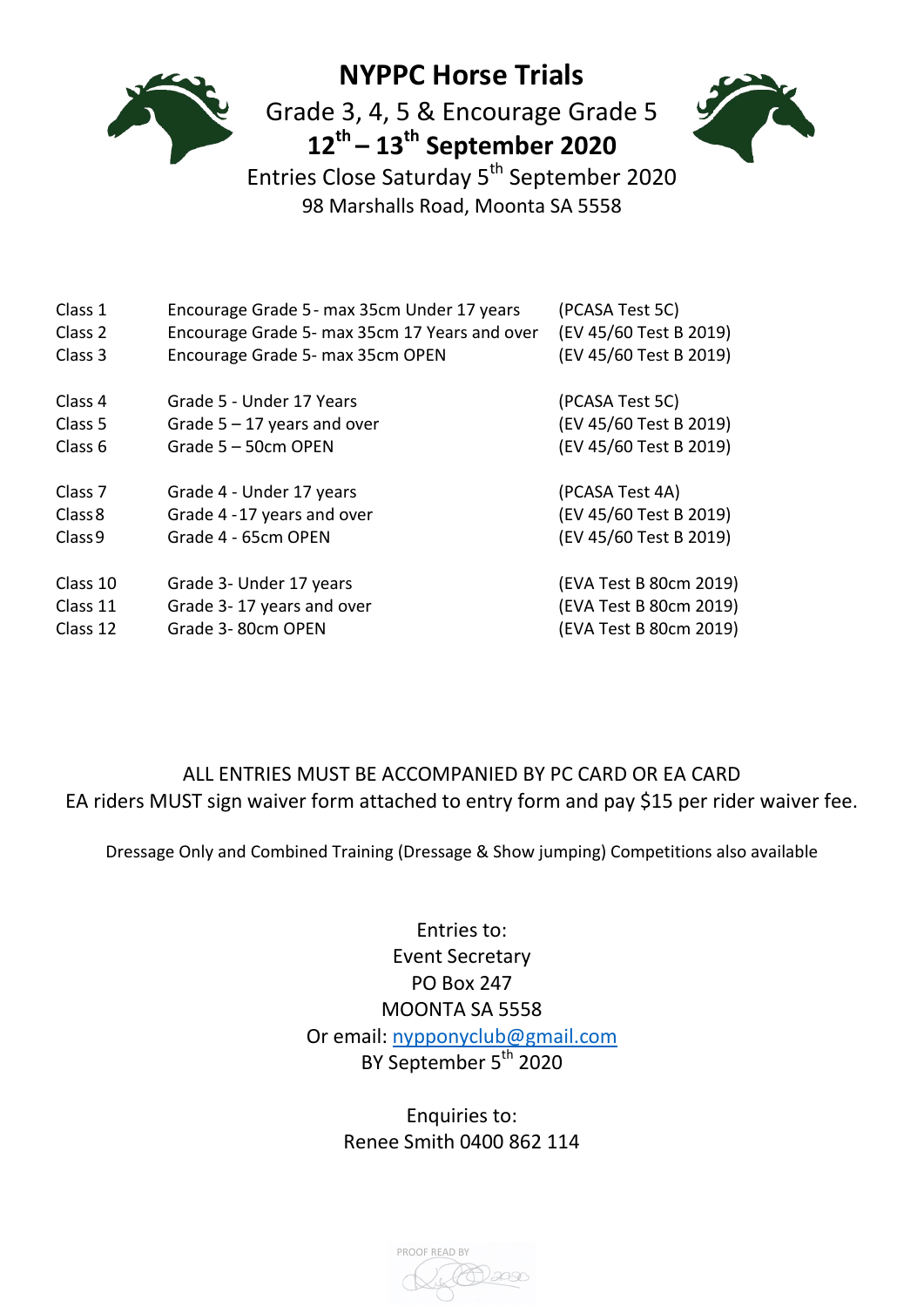# **GENERAL RULES**

• Competitors can enter the ODE, the Combined Training competition of Dressage and Show Jumping or Dressage Only. They can also enter all competitions if they wish. Ribbons (to 3rd Place) will be awarded at the end of the day for the Combined Training and Dressage.

• There will be one draw for all Dressage Tests – and Competitors entering the Combined Training, Dressage or the ODE will only sit the Dressage test, and jump their Show Jumping round once. There will be no separate Show jumping or Dressage Tests.

• The encourage Grade 5 (Class 1, 2 & 3) are only for combinations who have not placed in any grade 5 event, and no points or prizes will be awarded. Only completion ribbons will be awarded for this event, therefore this is a reduced entry fee.

• **OPEN** classes are for PCASA Adult Affiliated riders and EA members. EA members must pay \$15 waiver fee and sign waiver form and run under PCASA rules.

• No PCASA or EA Card—no ride! This rule will be enforced – Competition is open to all financial members or PCASA or EA.

• All performance cards must be current & up to date. Cards must be presented when collecting body numbers.

• All performance cards will be retained until after presentations, no exceptions. Riders wishing to have cards posted back must supply a stamped self-addressed envelope or card will be held until one supplied.

• All Pony Club riders must have 4 qualifications in card to compete (this includes riding HC). Qualifications must be dated within the last 12 months of the date of this event.

• Riders must supply their own body number holder, including a medical pouch or armband. A4 body number holders must be worn for XC phase of the competition, rider's hair must not obscure number. Bridle number holders may be used for Dressage & Show jumping phases.

• Pony Club riders must wear full pony club uniform for dressage, show jumping and presentations. Club Cross Country attire may be worn for cross country. Dress for OPEN riders: as per Pony Club or EA rules. Medical identification must be worn.

- **All riders MUST supply a jump judge steward. Those riders who do not nominate a Jump Judge Steward will be required to assist in the cross country phase as a jump judge steward in another grade/s they are not competing in. No exemption.**
- Riders eliminated on the cross country will not be able to continue as per PCASA rules.
- All riders who have had a fall in any phase, while on ground or during warm up must report to first aid officer.
- Refunds will only be given for withdrawals before the close of entries, unless either a veterinary or medical certificate is produced.

• Any rider is only able to ride a total number of 2 horses throughout the event. A third horse may be ridden HC at the discretion of the organisers.

• If a mount is deemed dangerous during any phase of the event may result in elimination

• There are compulsory gear checks before each phase in all classes, riders who ride without compulsory gear check will be eliminated.

The organising committee reserve the right to ballot out entries if numbers warrant; combining or dividing classes if necessary and refusing entries with or without stating reasons.

- Cross country course will be open once it's been inspected & passed Riders will be notified.
- All protests on Pony Club grounds.
- All competitors & visitors to the NYPPC grounds are expected to leave the grounds in a clean and tidy manner

#### **Camping**

• Entry to grounds – Gates will open from 12 noon on day before event

• All campers are expected to be considerate of others and leave their camping area clean – Caravans with awnings to be set up facing away from riding area, and tents to be packed up by 7.30am on day of competition.

• **THERE ARE NO YARDS AVAILABLE Please BYO**

• HORSES MAY BE KEPT IN TEMPORARY YARDS (behind floats) or tied to floats (attached to vehicles at all times) and must have a responsible person on the grounds at all times. (ie you cannot leave your horse at the grounds and go down the street, or sleep somewhere else unless someone else cares for your horse)

**PRESENTATION ETIQUETTE:** Presentations are a component of our event. All place getters to present in FULL official riding uniform. NO jeans, track pants or shorts, thongs or runners. Points will still be allocated to relevant place getters. Place getters cards will not be returned until after presentations. The organising committee will endeavor to hold presentations as soon as possible after the last rider has competed. Dressage and Combined Training Presentations will be held at least 30 minutes after the final results posted on Saturday.

DRAW WILL BE POSTED ON AUSHORSE www.myaushorse.com

#### ENTRIES CLOSE: 5th September

**THIS EVENT WILL BE RUN UNDER PCASA INC RULES. Rules are available on the PCASA website: [www.ponyclub.asn.au](http://www.ponyclub.asn.au/) It is the responsibility of every competitor to be aware of these rules.**

Nelles